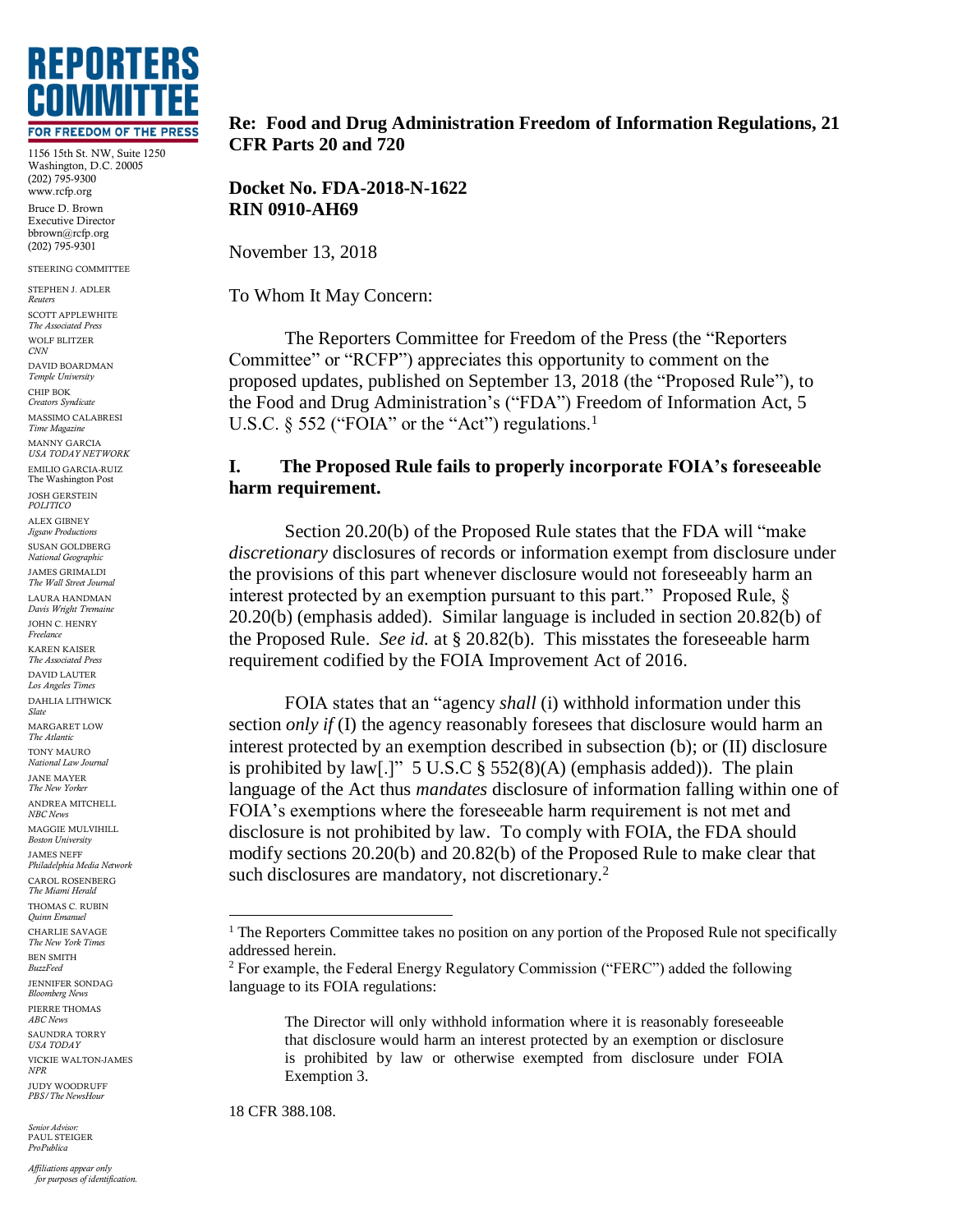# **II. The Proposed Rule should clearly state that time limitations under the Act begin to run on the date of the FDA's receipt of a FOIA request.**

Section 20.41 of the FDA's current FOIA regulations—which is not addressed by the Proposed Rule—calculates various time limitations under the Act starting at "the time at which a request for records is *logged in* by the Division of Freedom of Information pursuant to § 20.40(c)." 21 C.F.R. § 20.41(a) (emphasis added); *see also id.* at § 20.41(b). FOIA, however, makes clear that such calculations must begin "on the date on which the request is first *received* by the appropriate component of the agency . . . ." 5 U.S.C. § 552(a)(6)(A)(ii) (emphasis added). Therefore, the current rule is inconsistent with FOIA. The FDA should add language to the Proposed Rule clearly stating that any time limitation calculations begin at the time of receipt of a request, not the time that the request is logged.

### **III. The Proposed Rule should clarify its expedited processing provision.**

Section 20.44(e) of the Proposed Rule states that the FDA will make a determination in response to a request for expedited processing "within 10 days of receipt by the Division of Freedom of Information of all information required to make a decision." Proposed Rule, § 20.44(e). FOIA, however, states that "a determination of whether to provide expedited processing shall be made, and notice of the determination shall be provided to the person making the request, within 10 days after the date of the request." 5 U.S.C.  $\S$  552(a)(6)(E)(ii)(I).

The Proposed Rule does not define what "all information required to make a decision" means for the purposes of a request for expedited processing. And, in any case, the Act mandates that the decision as to whether or not to grant expedited processing must be made within 10 days after the date of the request. Accordingly, to avoid any confusion, this section of the Proposed Rule should be revised to mirror the language of FOIA.

## **IV. The Proposed Rule must be modified to make clear that the FDA cannot ask state or local governmental entities to enter into contracts that would violate state law.**

There are two provisions in section 20.88 of the Proposed Rule—which concerns "Communications with State and local government officials"—that suggest the FDA may require such officials to enter into confidentiality contracts that could violate state law. Specifically, the Proposed Rule states that the FDA may disclose "confidential commercial information" to

State and local government officials as part of regulatory efforts, provided that: (i) The State or local government has provided both a written statement establishing its authority to protect confidential commercial information from public disclosure and a written commitment not to disclose any such information provided without the written permission of the sponsor of written confirmation by the Food and Drug Administration that the information no longer has confidential status . . . .

### Proposed Rule, § 20.88(d)(1)(i).